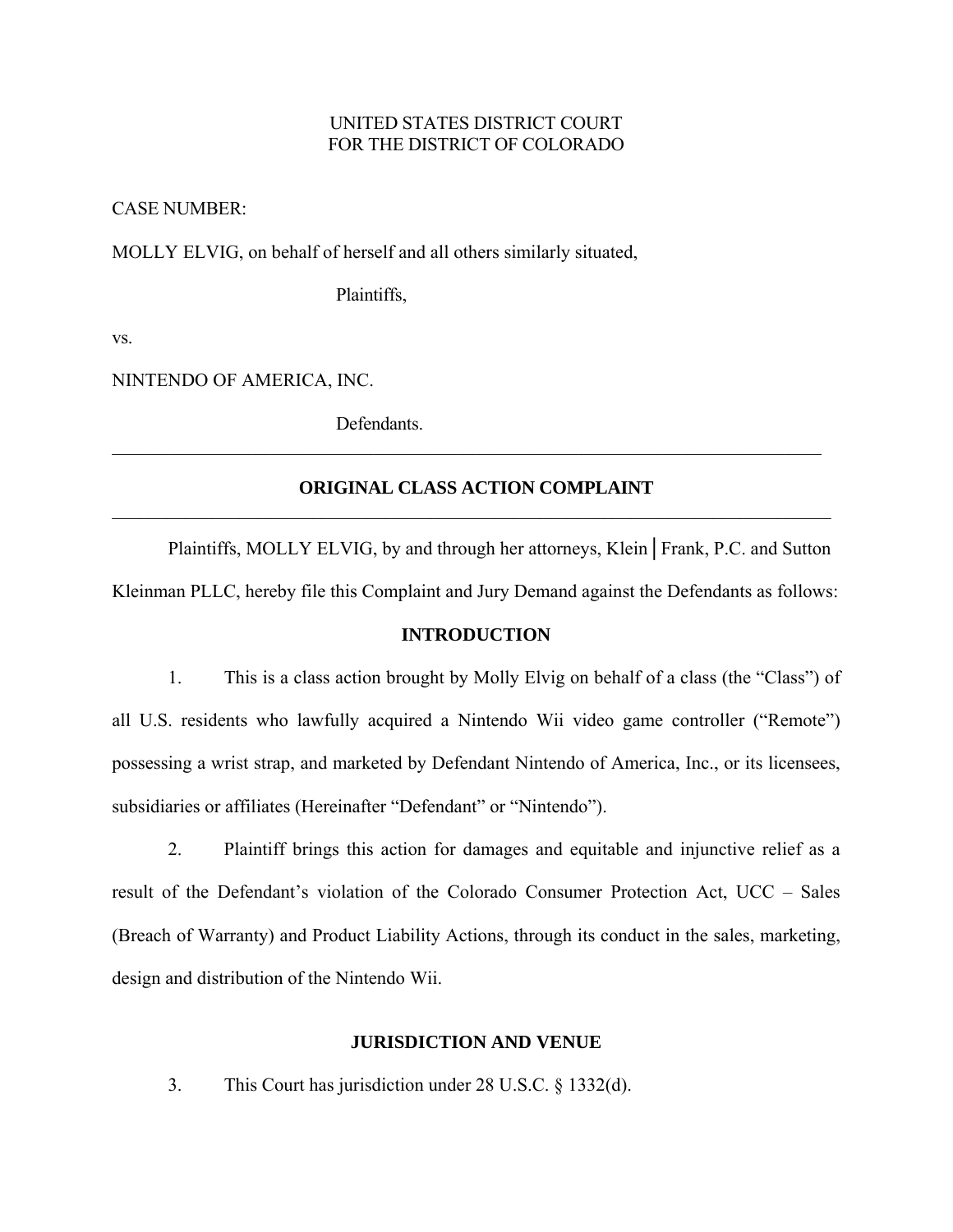4. The matter in controversy exceeds the sum or value of \$5,000,000 exclusive of interests and costs.

5. Venue is proper in the District of Colorado pursuant to 28 U.S.C. § 1391(a).

## **PARTIES**

 6. Plaintiff Molly Elvig is a resident of the City of Littleton, County of Arapahoe, State of Colorado. Plaintiff's minor son purchased a Nintendo Wii directly from a retailer on or about December 3, 2006.

 7. Defendant is a foreign corporation registered with the Colorado Secretary of State, and with its principal address at 4820 150th Avenue NE, Redmond, Washington 98052. Defendant has identified its Registered Agent in Colorado as The Corporation Company, 1675 Broadway, Suite #1200, Denver, CO 80202.

#### **FACTS**

 8. Defendant Nintendo is a seller of video game hardware and software, including the Nintendo Wii.

 9. On or about November 2006 Defendant made available its Nintendo Wii video game product for sale in the United States.

 10. The Wii video game differs from prior video game systems by the manner in which the user interacts with the Wii Remote. For example, one may use the Wii Remote to play a Bowling game in which the user will make a bowling motion while holding the Wii Remote in order to play the game and roll the bowling ball. Similarly, the user will make a swinging motion while holding the Wii Remote to simulate swinging a tennis racket in the Tennis game. Each Wii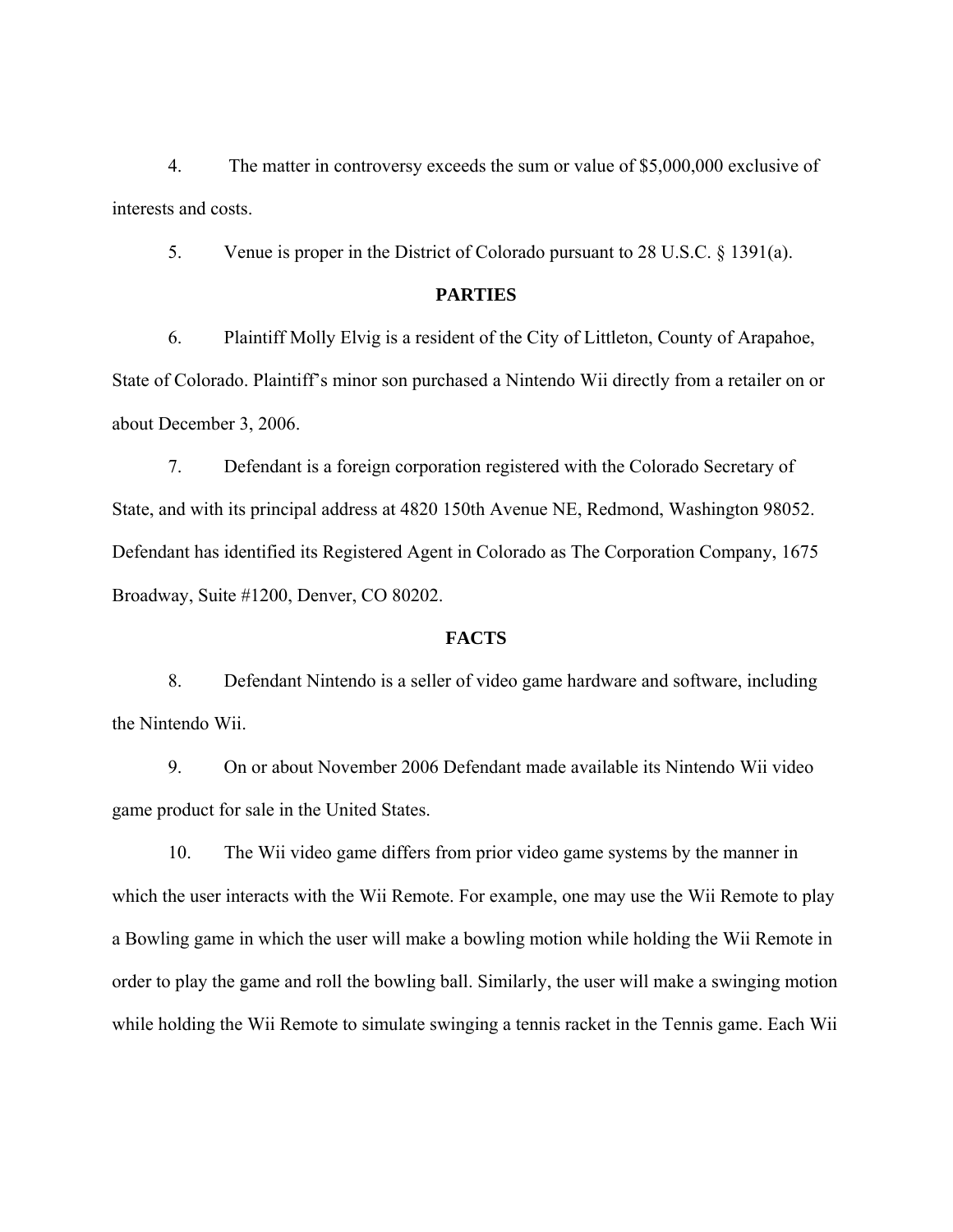Remote is equipped with a wrist strap so that the Wii Remote does not separate or escape from the gamer during play.

 11. On or about November 13, 2006, six days prior to the Wii video game's official launch, Defendant or its agents furnished the prominent video gaming network IGN.com with a Wii video game for purposes of generating press and publicity and spurring sales.

 12. On or about November 13, 2006 while playing the promotional Wii video game with staffers, IGN.com's Editor-in-Chief, Matt Casamassina, personally witnessed and observed the following while the Wii video game was being used in its intended and advertised manner: "so one of the girls in particular really was having a good time, and really got into this game, and she was going for the full arcing motions *like you see in those commercials…*" and "…before you knew it *this Remote, with strap on, and I made sure that bad boy was strapped to her wrist, because Nintendo's warned me so many times. It actually flew out of her hand anyway, broke, out of her hand, the strap actually ripped, it went like this, flying at mach speed I think, BAM!*, hit our wall, put an indent in our wall*.*" [emphasis and bold added] A copy of the full IGN.com transcript, which is also available for viewing in video format on IGN's website, is attached hereto as  $\frac{\text{Exhibit 1}}{1}$  $\frac{\text{Exhibit 1}}{1}$  $\frac{\text{Exhibit 1}}{1}$ .

 13. On or about November 19, 2006 Defendant made its Wii video game available for purchase to Members of the public in the United States.

 14. On or about the November 2006 Defendant or its agents initiated a Wii product launch that included television commercials ("TV Commercials") broadcast throughout the United States.

 $\overline{a}$ 

<span id="page-2-0"></span><sup>&</sup>lt;sup>1</sup> The video may be seen at:  $\frac{http://media.wii.ign.com/articles/745/745202/vid}{http://media.wii.ign.com/articles/745/202/vid}$  1742357.html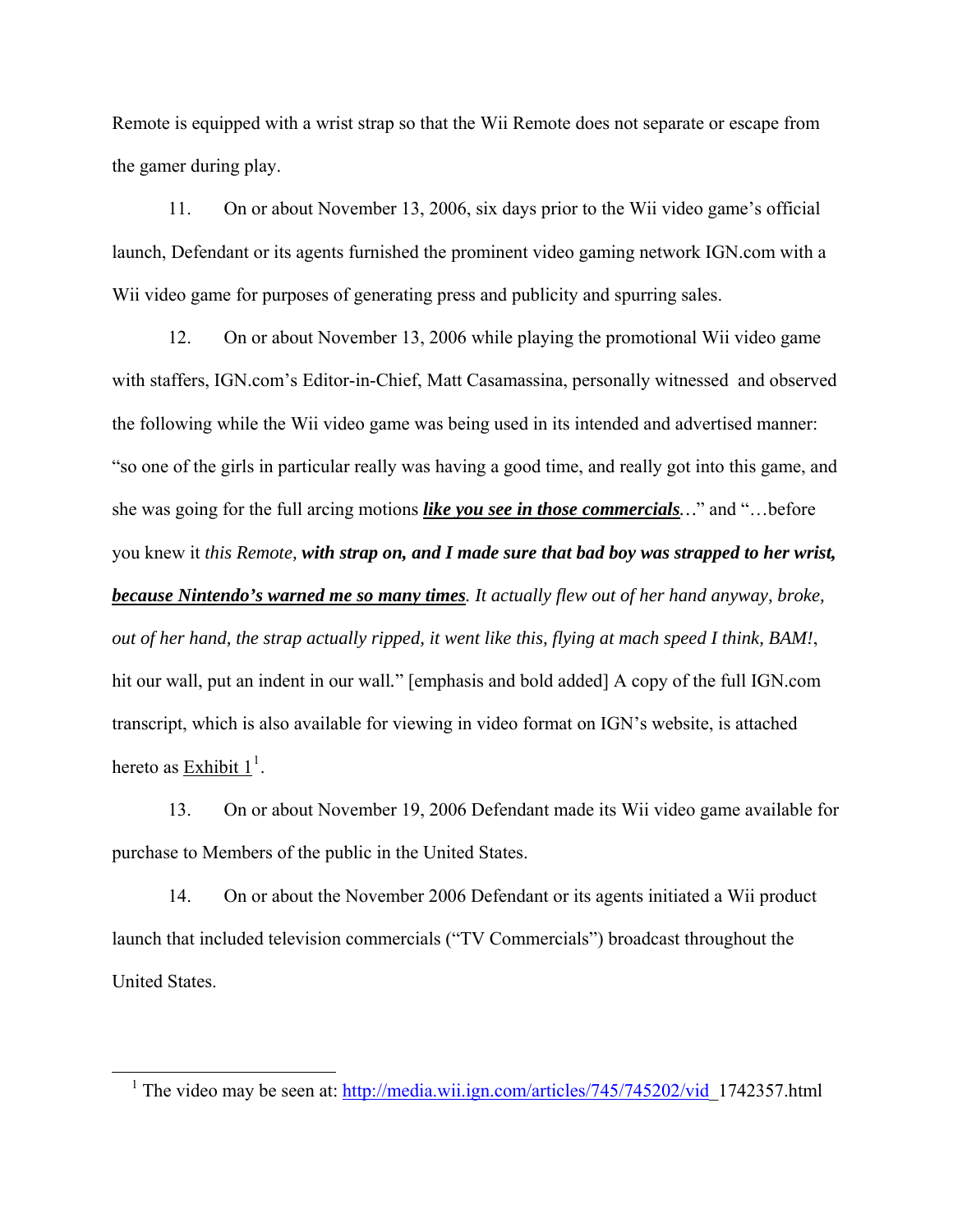15. The TV Commercials show repeated examples of individuals playing the Wii video game in an athletic and vigorous manner, as expressly referred to by IGN's Mr. Casamassina above. See still images of these commercials attached hereto as Exhibit 2. The *You & Wii*™ game guide published by Defendant and/or its agents or licensees, Exhibit 3 attached hereto, contains Wii gaming user instructions and tips. These include:

- *The key is to pump the Wii Remote and Nunchuck back and forth in your two hands as rapidly as possible without abating*. [emphasis added] (Boxing, Pg. 49)
- *Swing hard to make sure you clear the net!* [emphasis added] (Tennis, Pg. 63)

16. Each Wii Remote possesses a wrist strap. The wrist strap is designed for the user to wear when operating the Wii Remote.

 17. Within days of the Wii video game's November 19, 2006 product launch, Defendant received numerous complaints from customers that the Wii Remote wrist strap would break during play, and that as a result of the wrist strap breaking, the Wii Remote separated from the gamer, and the Wii Remote forcefully flew into customers' televisions and shattered the TV screens. Defendant also received reports of personal injury and and/or other types of property damage arising from the Wii remote strap breaking and caused by rapidly flying Wii Remotes.

 18. The Wii Remote wrist straps breaking in the hands of large numbers of consumers subsequent to the November 19, 2006 product launch, broke in an identical fashion to the IGN game Remote wrist strap prior on or about November 13, 2006 or prior to the Wii's official launch. Hence Defendant actually knew of the wrist strap's propensity to break. See Exhibit 1, *"and I made sure that bad boy was strapped to her wrist, because Nintendo's warned me so many times."*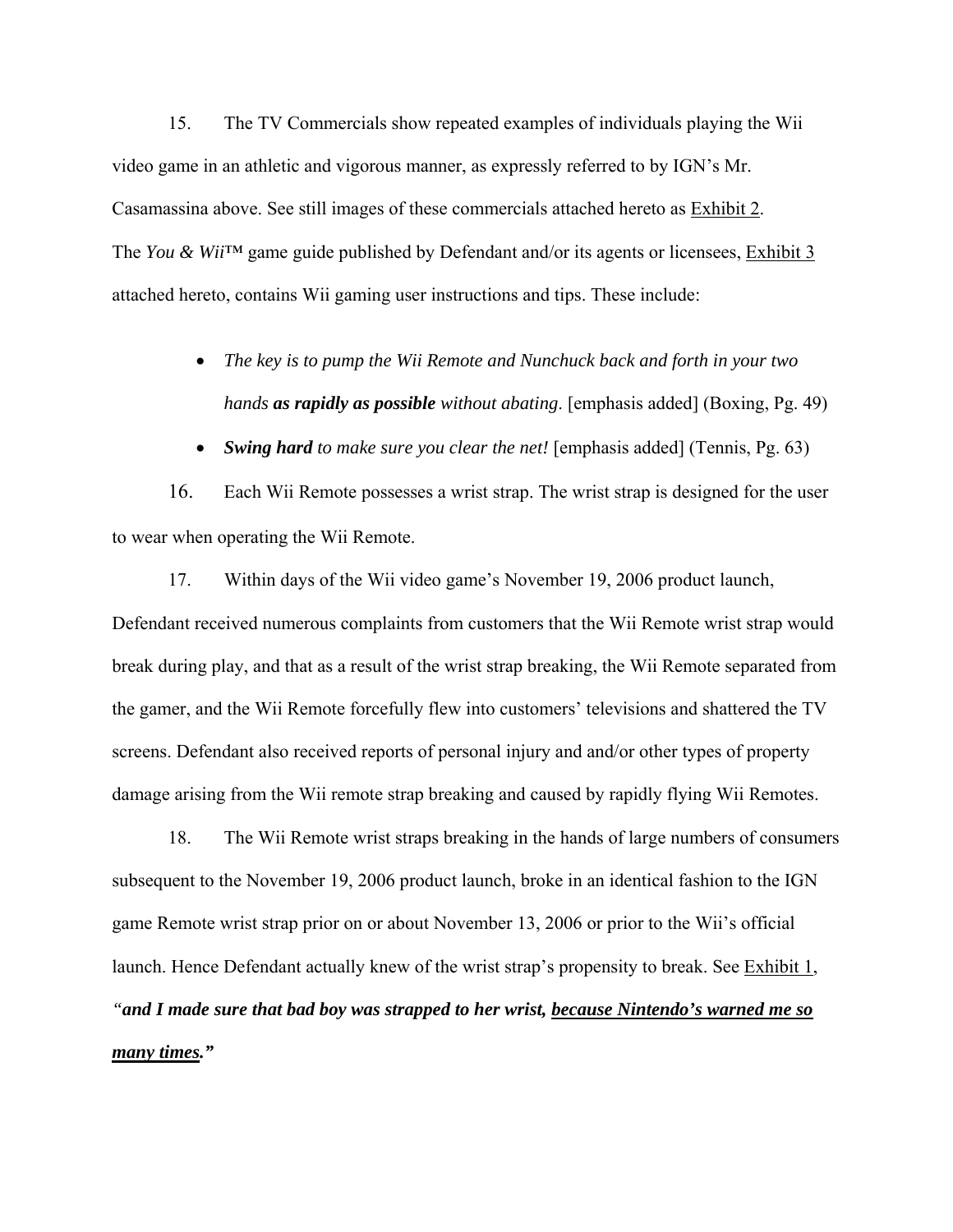19. Plaintiff's minor son, then 11 years old, purchased a new Wii video game from a Littleton, Colorado area retailer on or about December 3, 2006.

20. On or about December 3, 2006 Plaintiff's minor son was playing Wii video game Bowling in a reasonable manner and with the Wii Remote's wrist strap in place on his wrist in the correct manner. In the course of the Bowling game, the Wii Remote wrist strap snapped, and the Wii Remote flew into Plaintiff's 52" flat screen Samsung TV, thereby breaking the TV screen. See Exhibit 4, attached hereto.

 21. The wrist strap on the Wii Remote is ineffective for its intended use and is prone to break while the user of the Wii Remote is using the Wii Remote in its intended manner.

 22. The defective nature of the Wii Remote wrist strap was never disclosed by Nintendo to purchasers.

23. Due to the large number of Wii Remote straps breaking in the hands of consumers, and thereby causing property damage and/or personal injury, Defendant or its representatives worked in conjunction with the United States Consumer Product Safety Commission (CPSC) to address the issue of breaking straps.

 24. On or about December 15, 2006 the CPSC issued a press release ("CPSC Press Release") drafted in conjunction with Nintendo or its representatives, a copy of which is annexed hereto as Exhibit 5. The CPSC Press Release states that consumers using "excessive" force in connection with their Wii Remotes could "potentially" cause wrist strap failure and that as a result, the Remote might strike bystanders or objects. The CPSC Press Release also announced a "voluntary replacement" program for "wrist straps [that] are sold with Nintendo's Wii video game system."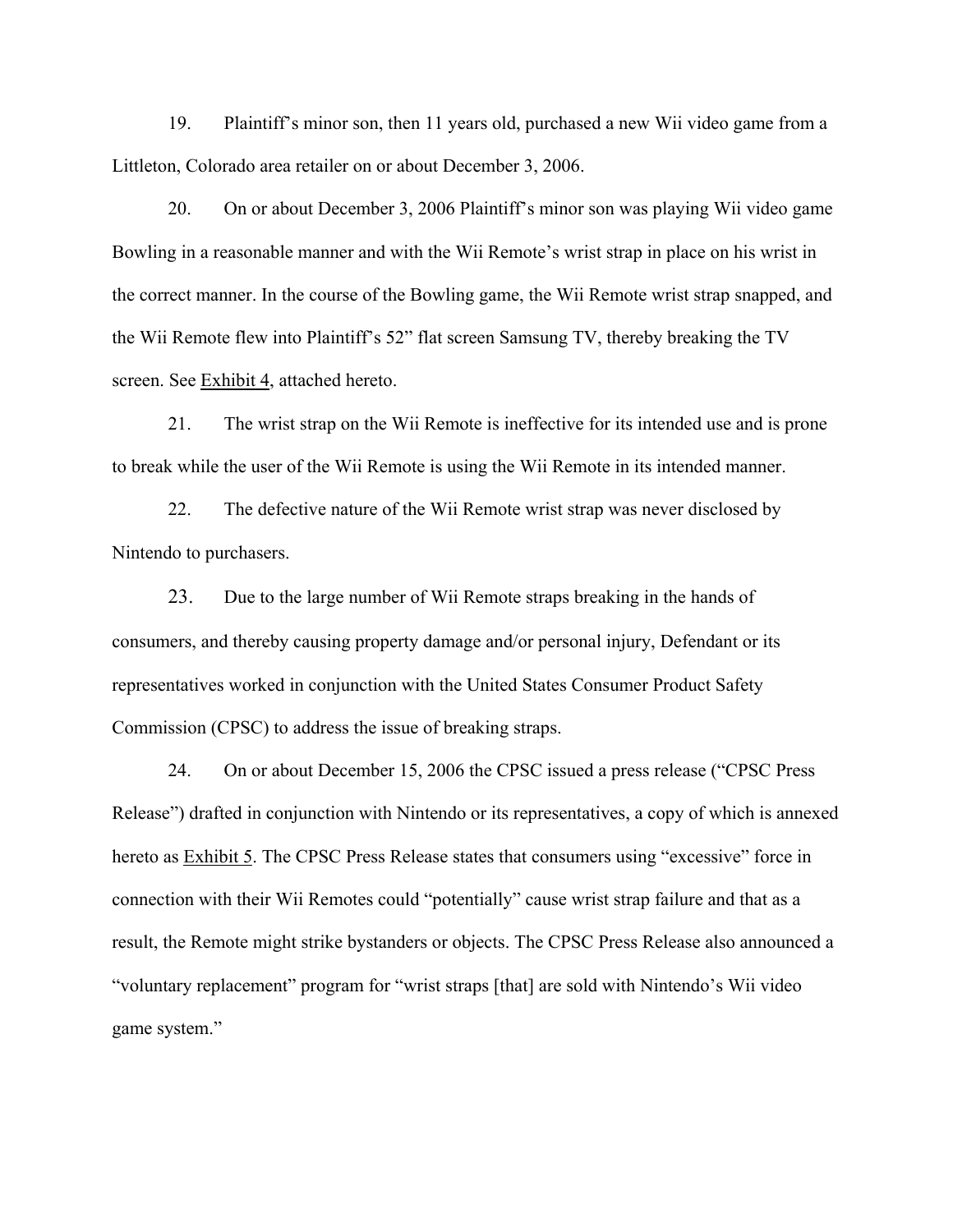25. The wrist strap that was the subject of the CPSC Press Release was the wrist strap launched on or about November 19, 2006 possessing a filament diameter of .6 mm ("Strap I"). The CPSC Press Release also announced the introduction of a wrist strap possessing a filament diameter of 1.0 mm ("Strap II") that was intended to remedy the performance shortcomings of Strap I.

26. Shortly after the launch of Strap II, consumers contacted Defendant in numbers and informed Defendant that Strap II was failing in an identical fashion to Strap 1, and also causing property damage and/or personal injury. Additionally, Strap II was failing in a new way in that Strap II's wrist strap would loosen and fail to secure the game Remote to gamers' hands. Hence the Remotes flying into television screens and causing property damage and/or personal injury continued. Strap II was so unsatisfactory that it broke and snapped while being used by three year old child, resulting in a shattered flat screen TV, and property damage and/or personal injury continued unabated. See Exhibit 6, attached hereto.

 27. On or about August 9, 2007 Defendant issued a replacement for Strap II, Strap III. Strap III possesses a filament diameter of 1.0 mm, but also possesses a purportedly locking mechanism on the wrist strap 1.0 mm filament, presumably to address the safety and performance shortcomings of Straps I & II.

 28. Shortly after the launch of Strap III, consumers contacted Defendant in numbers and informed Defendant that Strap III was failing in an identical fashion to Strap I and Strap II.

29. Straps I, II & III are each unfit for their intended purpose, and Defendant possessed and possesses actual knowledge of this fact. Given the purpose of the wrist strap, such performance is a safety failure. The original strap, its replacement, and the replacement's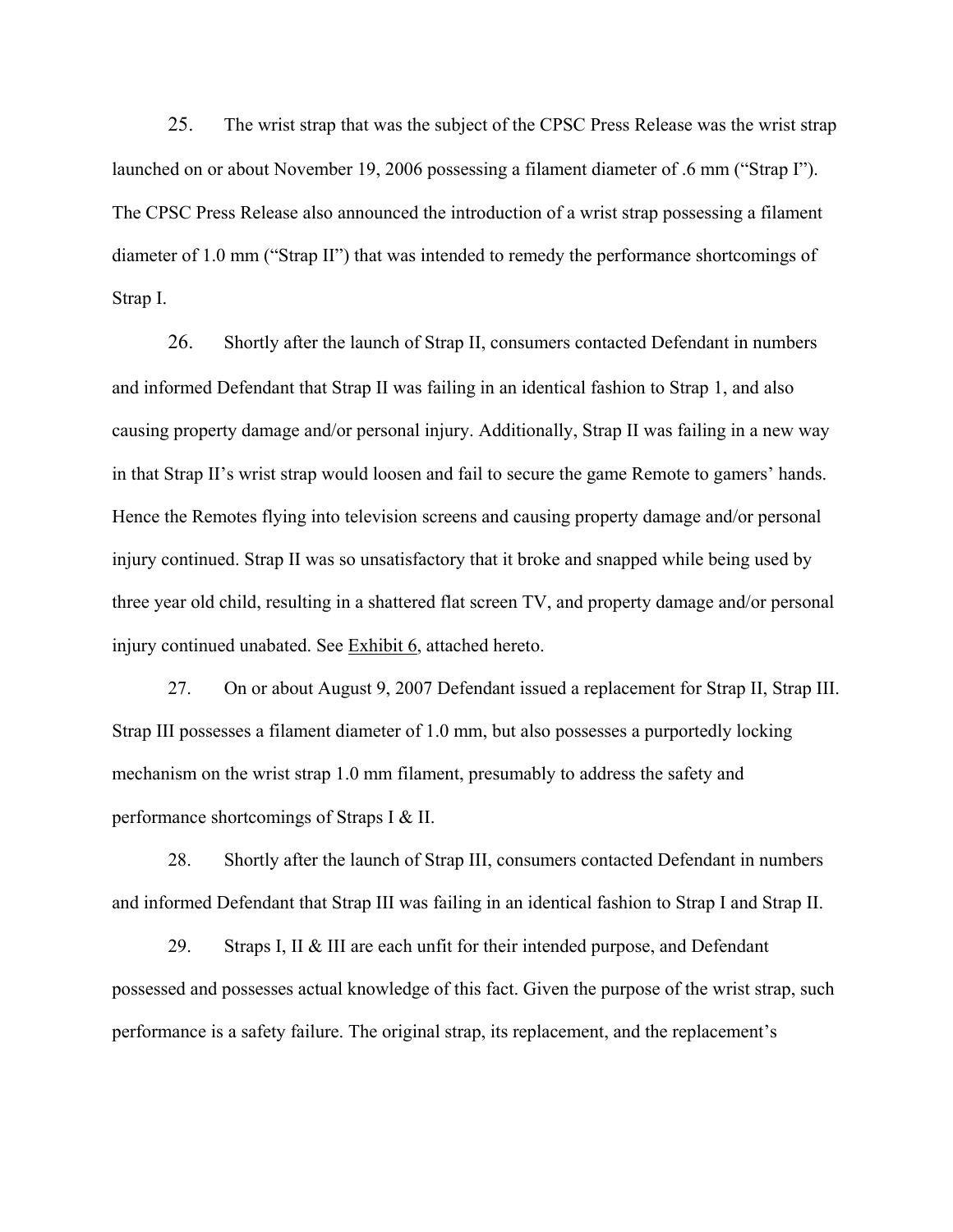replacement<sup>[2](#page-6-0)</sup> continue to fail in numbers thereby causing property damage and or personal injury.

 30. Defendant has received not less than 500 reports of Wii Remote straps failing to accomplish their intended purpose and the result being property damage<sup>[3](#page-6-1)</sup> and/or personal injury. Actual sample reports made directly to Nintendo, and that are now public documents, are attached as Exhibit 6.

31. Straps I, II and III do not require "excessive" force to snap or otherwise fail.

 32. As part of its dealings with the CPSC, Defendant was required to supply the CPSC with Monthly Progress Report[s] For Corrective Action Plan "Monthly Reports to the CPSC" thereby keeping the CPSC apprised of the number of Wii strap "Incidents." More specifically, the CPSC's Office of Complinance mandated on December 27, 2006 that if Defendant "learns of any information concerning other incidents or injuries, or information affecting the scope, prevalence or seriousness of the reported problem, it must that information to this Office immediately." See Exhibit 7, attached hereto.

33. Despite actual knowledge of hundreds of incidents involving broken televisions over time and subsequent to December 27, 2006, Defendant failed to report the existence of even a single "Incident" to the CPSC in its Monthly Reports to the CPSC. Defendant systematically and intentionally was untruthful in its representations to the CPSC, see Exhibit 8 attached hereto.

### **CLASS ACTION ALLEGATIONS**

34. Pursuant to Federal Rules of Civil Procedure 23(a) and (b), Plaintiffs brings this action on behalf of themselves and a Class of similarly situated persons defined as:

 $\overline{a}$ 

<span id="page-6-0"></span><sup>&</sup>lt;sup>2</sup> A third party manufacturer, LeashTec, successfully markets the GameLeash to Wii customers, a more robust neoprene straps that works for its intended purpose.

<span id="page-6-1"></span><sup>&</sup>lt;sup>3</sup> The overwhelming type of property damage experienced by Wii gamers is shattered flat screen TVs.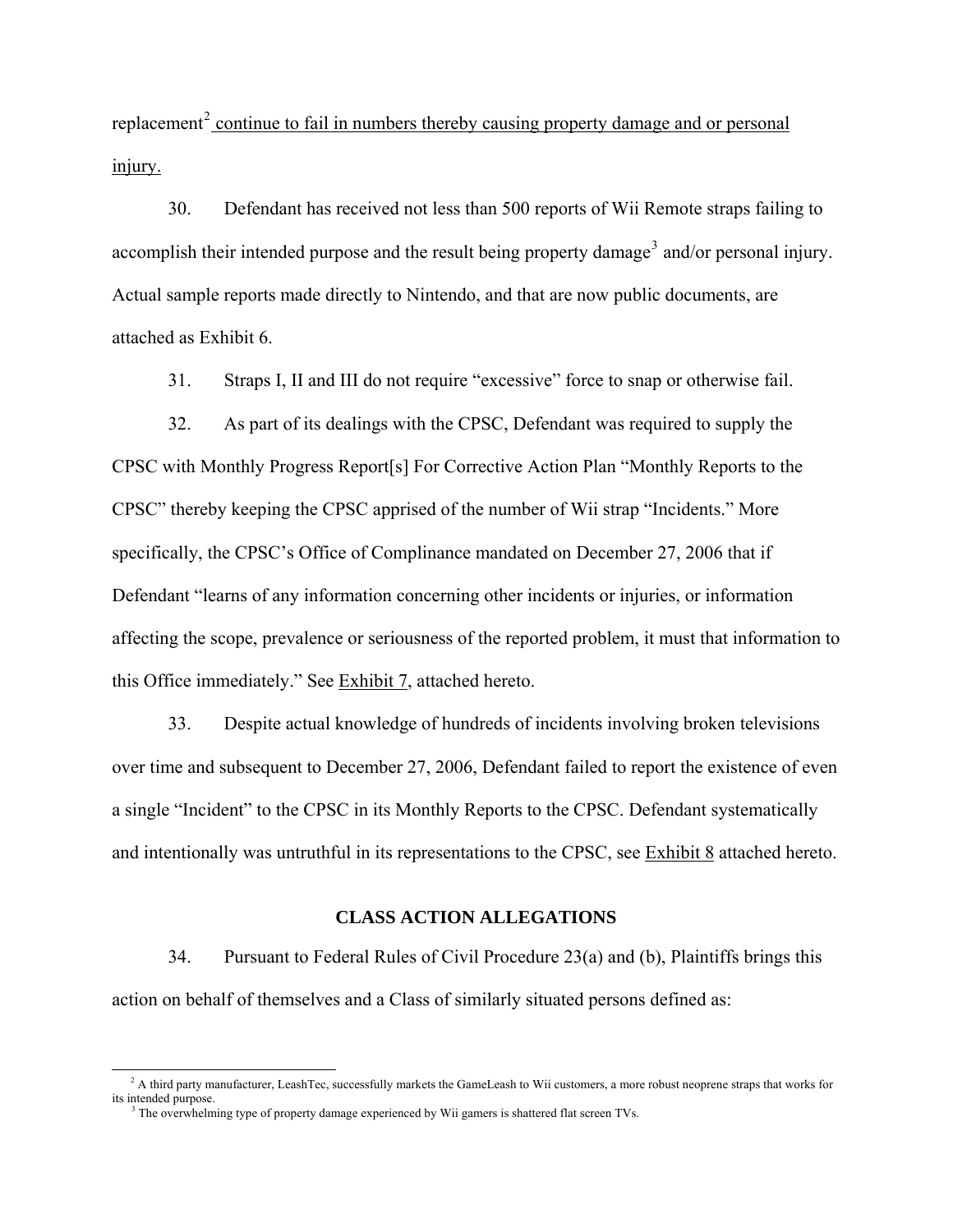35. All US residents who lawfully acquired a Wii game video game Remote possessing a wrist strap manufactured and/or marketed by Defendant.

 36. Members of the Class are so numerous that their individual joinder is impracticable.

 37. Plaintiff believes there are thousands of individuals whose claims are similar to Plaintiff's claims, and, furthermore, that Plaintiff's claims are typical of the claims of absent Class Members. Members of the Class have sustained damages arising out of Defendant's wrongful conduct in the same manner that Plaintiff has sustained damages from Defendant's unlawful conduct.

38. Plaintiff will fairly and adequately protect the interests of the Class. Plaintiff has retained competent litigation counsel with prior class-action experience. Plaintiff has no interests that are antagonistic to, or in conflict with, the Members of the Class. Indeed, Plaintiff's interests are, for purposes of this litigation, coincident with the interests of the other Class Members.

 39. Common questions of fact and law exist to all Members of the Class. These common legal and factual questions include:

 a. Whether Nintendo made false and/or misleading and/or deceptive statements of fact to the Plaintiff, the Class and the CPSC, concerning the safety history, performance and proper use of the Wii Console and Wii Remote.

 b. Whether Nintendo has breached its implied warranties for the Wii video game to Plaintiff and Members of the Class.

 c. Whether Nintendo's false and/or misleading statements of fact and its concealment of material facts regarding the performance and reliability of the Wii were likely to deceive the public.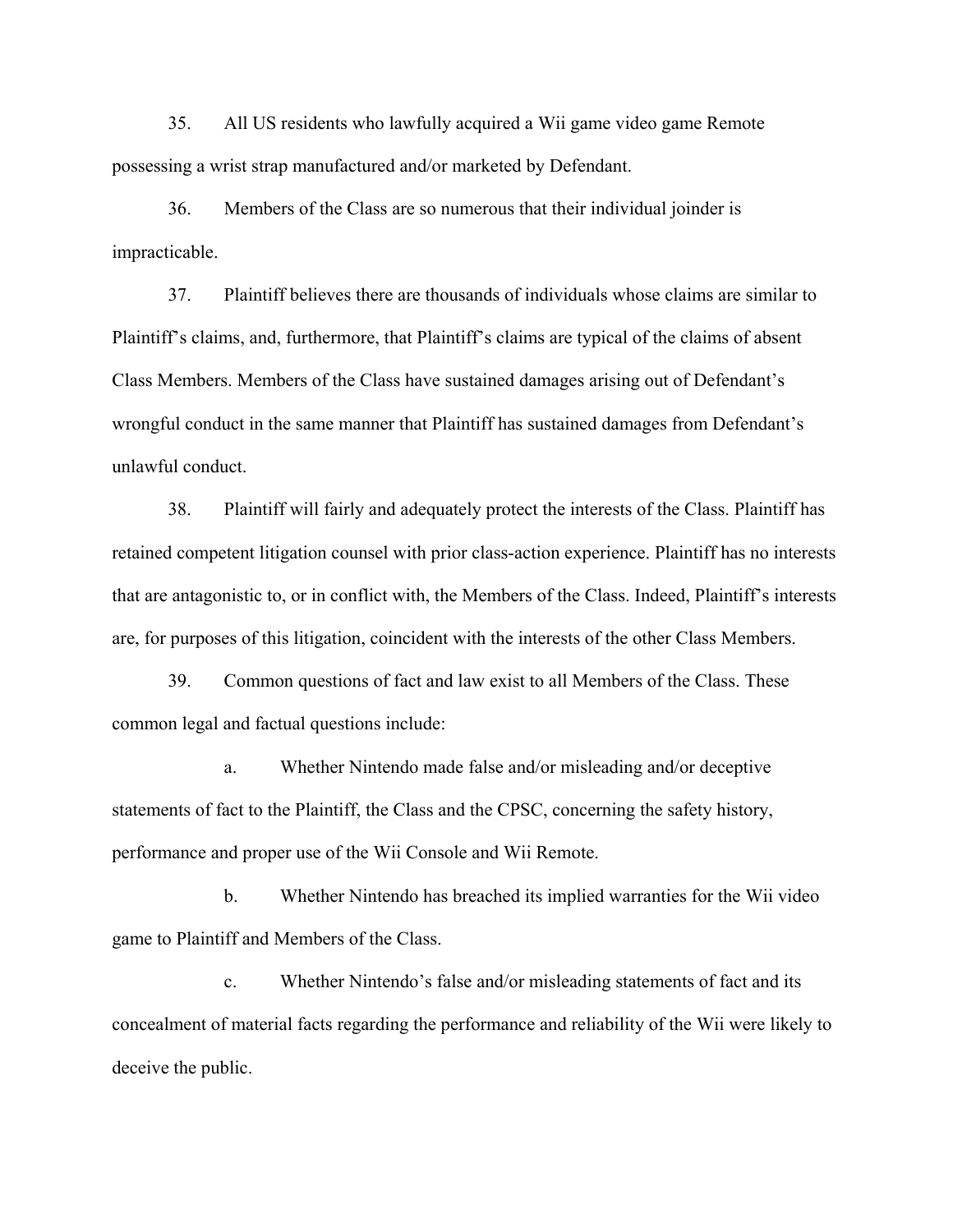d. Whether, by the misconduct set forth in this Complaint, Nintendo has engaged in unfair or deceptive practices with respect to the advertising, marketing, and sale of the Wii.

 e. Whether Nintendo has engaged in violations of the jurisdiction's Product Liability Statutes.

 f. Whether Nintendo's voluntary exchange program has fairly and adequately addressed the lawful grievances of the Plaintiff and Members of the Class.

 g. Whether, as a result of Nintendo's misconduct, Plaintiff and the Class are entitled to damages and equitable relief, and, if so, the nature of such relief.

 40. This suit may also be maintained as a class action because Plaintiff and the Class seek declaratory and injunctive relief pursuant to Federal Rule of Civil Procedure 23(b)(1) as each Plaintiffs' individual claim would be relatively small, and therefore the prosecution of separate actions by would-be Plaintiffs would create the risk of inconsistent or varying adjudications which would, as a practical matter, be dispositive of the rights of other Class Members not parties to the adjudication.

 41. This suit may also be maintained as a class action because Plaintiff and the Class expressly seek declaratory and injunctive relief pursuant to Federal Rule of Civil Procedure 23(b)(2) as Defendant acted on grounds generally applicable to Plaintiff and the Class, thereby making declaratory and/or injunctive relief proper.

 42. This suit may also be maintained as a class action under Federal Rule of Civil Procedure 23(b)(3) because a class action is superior to other available means for the fair and efficient adjudication of this dispute. The damages suffered by each individual Class Member may be relatively small, especially given the burden and expense of individual prosecution of the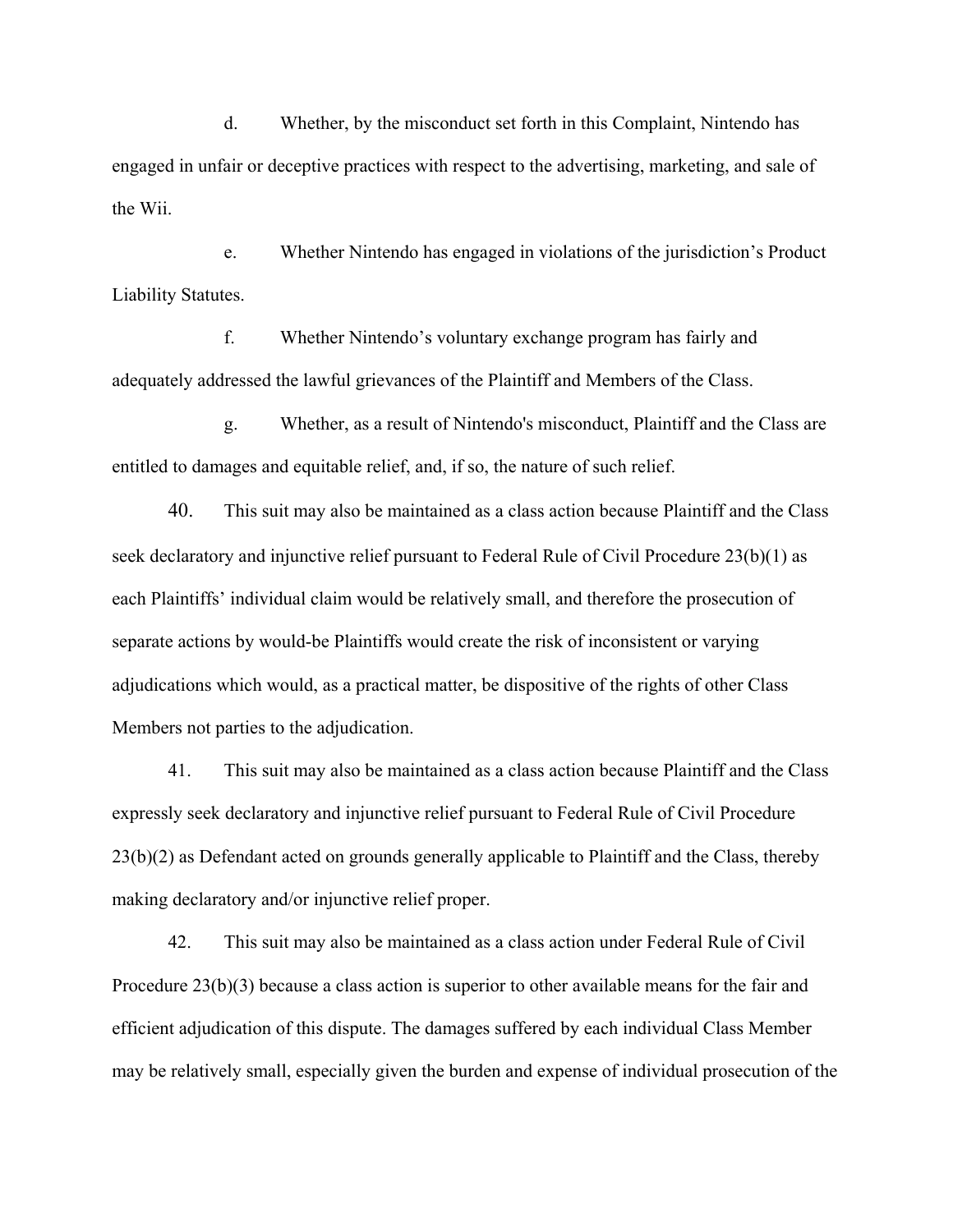complex and extensive litigation necessitated by Defendant's conduct. Furthermore, it would be virtually impossible for the Class Members, on an individual basis, to obtain effective redress for the wrongs done to them. Moreover, even if Class Members themselves could afford such individual litigation, the court system could not. Individual litigation presents a potential for inconsistent or contradictory judgments. Individualized litigation increases the delay and expense to all parties and the court system. By contrast, the class action device presents far fewer management difficulties, and provides the benefits of a single adjudication, economy of scale and comprehensive supervision by a single Court.

 43. Plaintiff has alleged the foregoing based upon the investigation of her counsel, and believes that that substantial evidentiary support will exist for the allegations set forth in paragraphs "1" though "33" inclusive after a reasonable opportunity to conduct discovery.

# **FIRST CAUSE OF ACTION** (**Violation of the Colorado Consumer Protection Act**)

44. Plaintiff realleges and incorporates the preceding paragraphs.

 45. The Colorado Revised Statutes, Title 6, Article 1 et seq. protect persons who obtain goods or services primarily for personal, family or household purposes from fraudulent and unfair business practices.

46. The Defendant's Wii Remotes are obtained by customers primarily for personal, family or household purposes.

47. Plaintiff and Members of the Class are consumers within the meaning of the CPA.

48. Defendant is a seller with the meaning of the CPA.

 49. Defendant violated the Colorado Consumer Protection Act in the following respects: failing to disclose material information concerning goods, which information was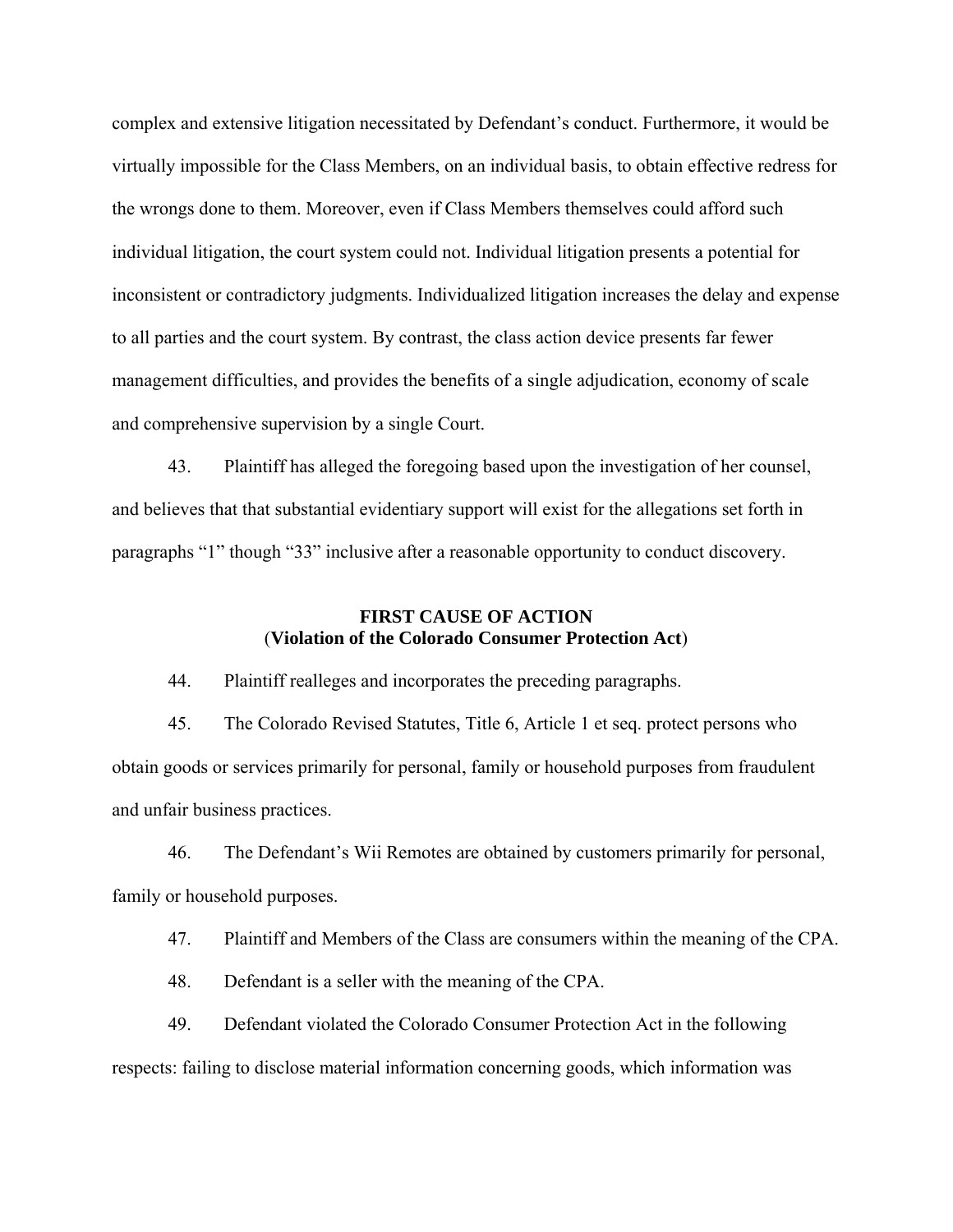known at the time of an advertisement or sale, and such failure to disclose information was intended to induce the consumer to enter the transaction; and, knowingly making false representations as to the characteristics, uses and benefits of goods; and, representing that goods are guaranteed without clearly and conspicuously disclosing the nature and extent of the guarantee, and representing that goods so guaranteed have a greater degree of durability or performance capability in actual use than is true in fact; and, false or deceptive advertising in connection with a consumer product; and, Defendant's published untruths to the CPSC in its Monthly Reports to the CPSC which left the CPSC in a position whereby it did not issue a product recall or otherwise adequately warn Plaintiff or require corrective measures, and therefore would constitute an unfair and deceptive trade practice on the part of a seller.

 50. The representations by the Defendant were false, misleading and deceptive in that the Wii Remote wrist strap would fail when used as represented by Defendant, and that as result of the Wii Remote wrist strap's failure, Plaintiff and Members of the Class have experienced property damage and/or personal injury.

 51. Defendant engaged in an unconscionable course of action in that the Defendant was knowingly and intentionally untruthful to the CPSC regarding the number of incidents involving the Wii Remote wrist strap, and that Plaintiff and Members of the Class have experienced property damage and/or personal injury as a result, in that the CPSC was lacking the essential knowledge to truly grasp the performance failures of this product and act accordingly.

 52. Defendant engaged in an unconscionable course of action in that it either knew, or should have known, that a large number of Wii gamers are minors, and Defendant allowed and allows these minors to continue to use the Wii video game that will result in serious property damage.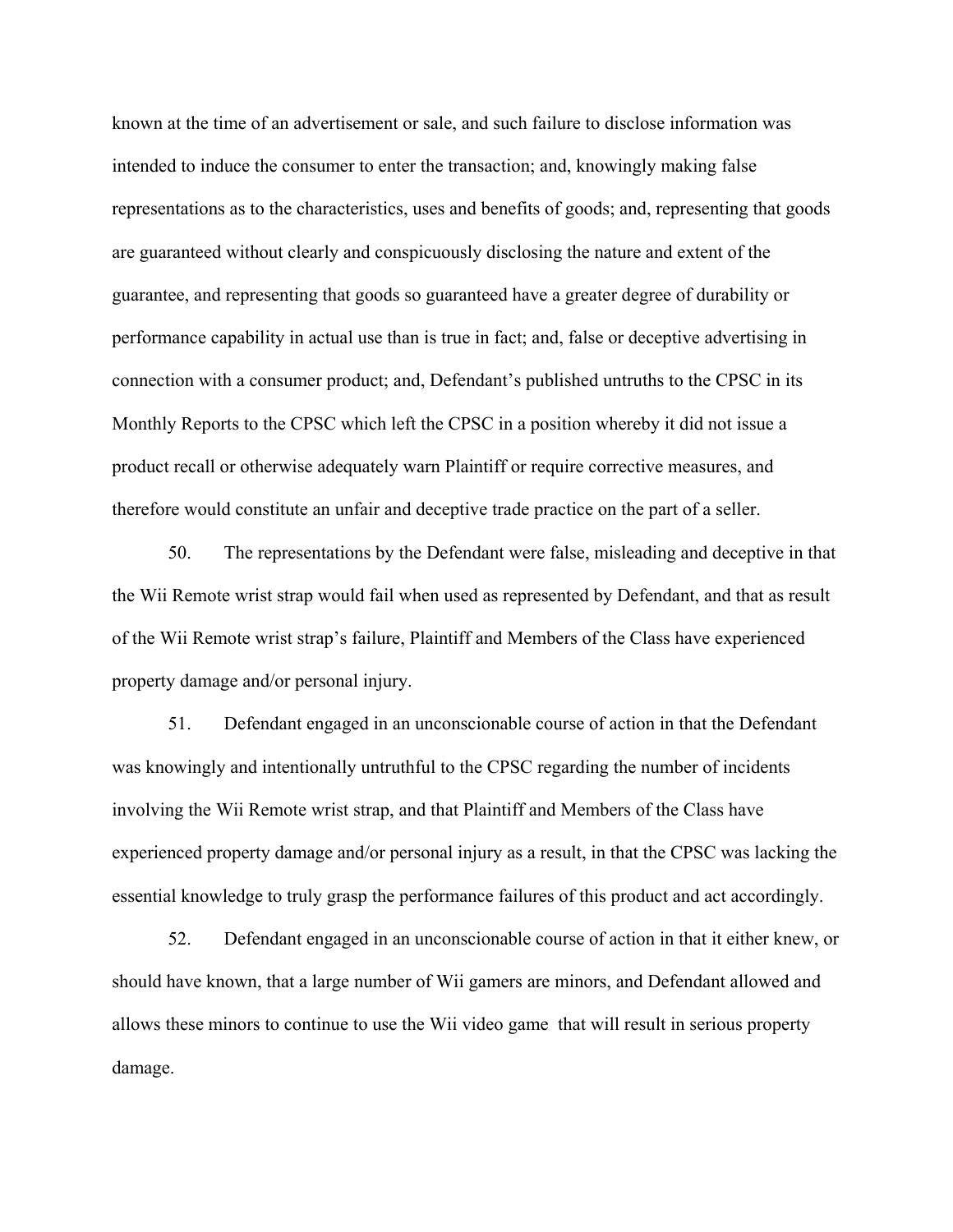53. The unlawful trade practices alleged in the preceding paragraphs caused an ascertainable loss of money or damage to property of Plaintiff and the Class.

 54. Plaintiff may recover for its losses and attorney's fees pursuant to the Colorado Consumer Protection Act.

## **SECOND CAUSE OF ACTION**  (**Uniform Commercial Code – Sales**)

55. Plaintiff re-alleges and incorporates the preceding paragraphs.

 56. The Colorado Revised Statutes, Title 4, Article 2, et seq., UCC – Sales, sets forth legal mandates for the warranty of goods in his jurisdiction. These mandates include 4-2-315, an implied warranty of fitness for a particular purpose.

57. Defendant impliedly warranted to the Plaintiff and Members of the Class that the Wii video game was of merchantable quality and was safe and fit for the purpose intended when used under ordinary circumstances and in an ordinary manner.

58. Defendant's goods were not merchantable as warranted in that the Wii Remote, an object intended to be swung at considerable speed, does not stay secure to Plaintiff and Members of the Class as it is supposed to, and that as a result, the Wii Remote becomes a rapidly moving unintentionally thrown object causing foreseeable property damage and/or property damage.

59. Defendant knew or had reason to know of the purpose which the Plaintiff and Members of the Class purchased the goods for, and that Plaintiff and Members of the Class were relying on the Defendant's skill and judgment to select and furnish suitable goods, and the goods in question were unfit for the purpose for which they were intended to be used in that the Wii Remote would not remain secured to gamers.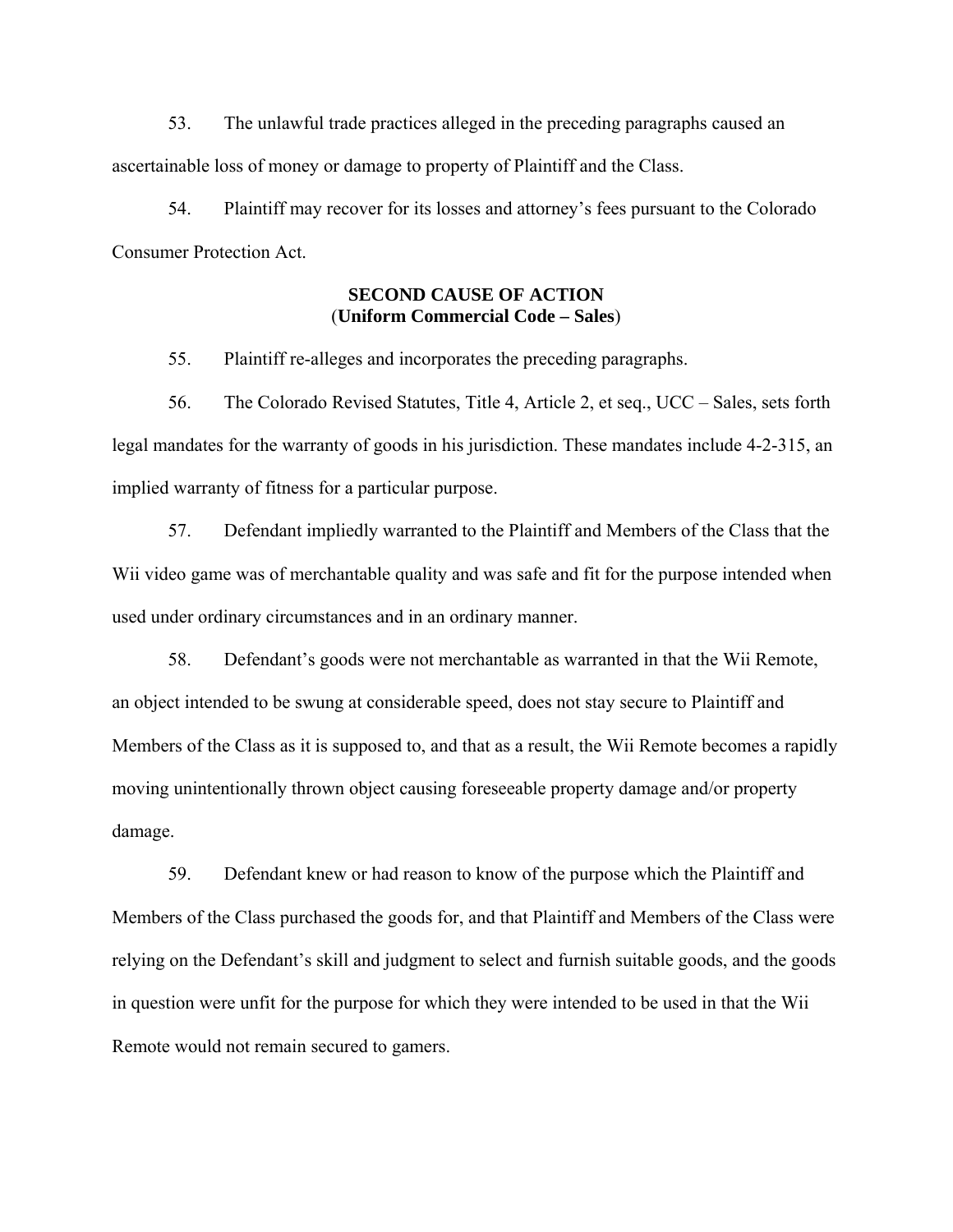60. Defendant made affirmative representations that formed the basis of the bargain and relating to the goods. It further advertised samples of the goods, yet the goods delivered to consumers did not so conform as to the advertised samples in that the advertised samples did not break or otherwise fail when used as advertised.

61. Defendant had reason to know at the time of sale the particular purpose the goods were intended for, and the Plaintiff and Members of the Class relied on the Defendant's skill or judgment to furnish suitable goods, and Defendant failed to furnish suitable goods.

62. By representing that the Wii Remote wrist strap does not break in everyday ordinary use, and failing to furnish goods suitable for the purposed Defendant was aware that the goods were required for, Defendant has breached the implied warranty of merchantability provision or the Colorado Revised Statutes.

### **THIRD CAUSE OF ACTION**  (Strict Liability)

63. Plaintiff re-alleges and incorporates the preceding paragraphs.

 64. Defendant failed to warn or protect against a danger or hazard in the use of the Wii Remote.

65. The Defendant failed to provide proper instructions for the use of the Wii Remote.

 66. Defendant is a manufacturer and/or seller within the meaning and definition of 13-21-4 and common law.

 67. On or about December 2, 2006 Plaintiff purchased the Wii video game from a Littleton, Colorado retailer.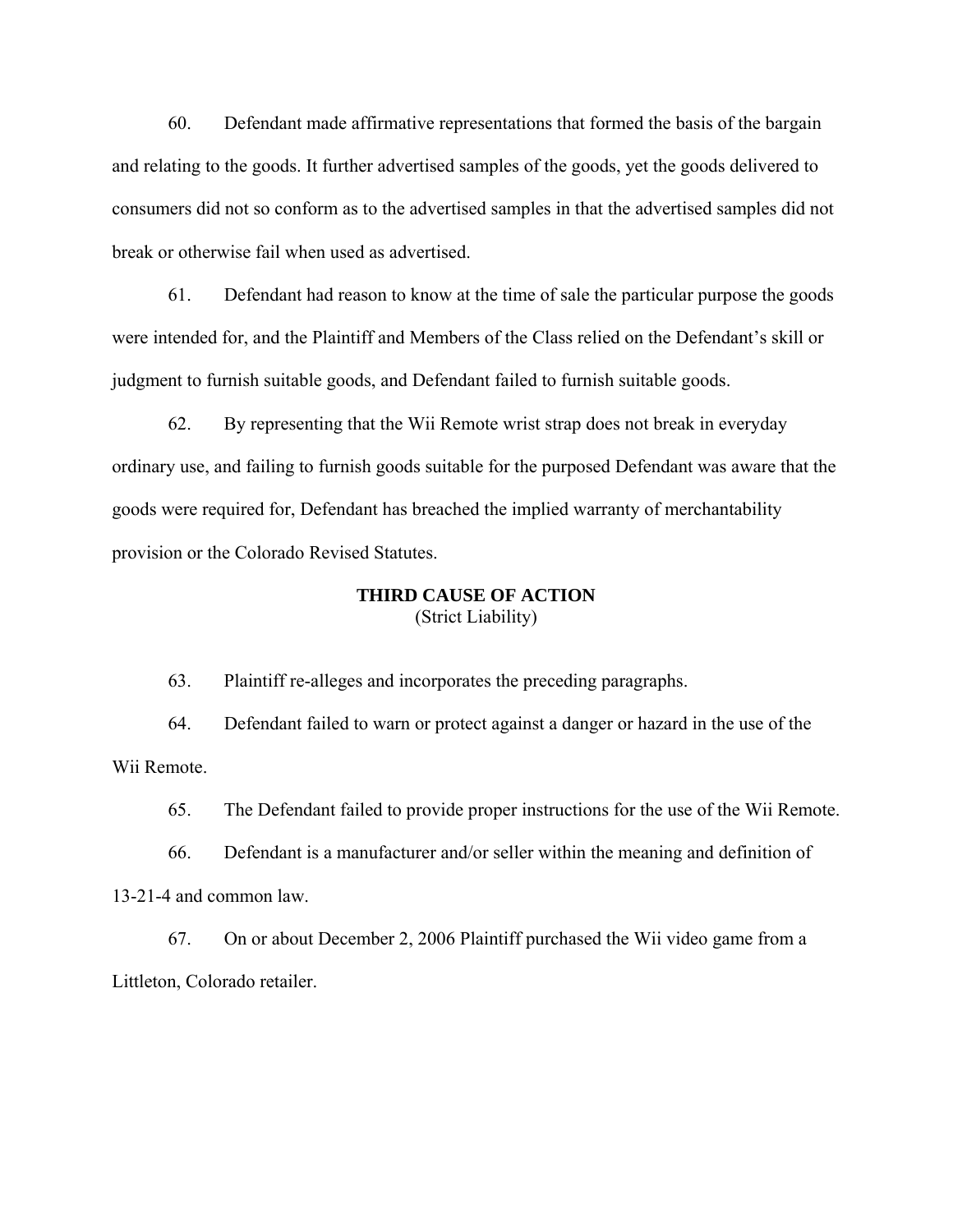68. The Wii video game was in the same condition at the time Plaintiff and Members of the Class experienced damages as it was when it was originally manufactured and the time it was sold by the retailer to Plaintiff and Members of the Class.

 69. Plaintiff and Members of the Class experienced damages when using the Wii video game in the intended manner and as foreseen by the Defendant.

 70. The Wii video game was defective and unsafe for its intended purpose at the time it left the control of the retailer. The product was defective in that the Wii Remote wrist strap would break or fail, causing the Wii Remote to fly through the air, out of control, at considerable speed. In turn, the flying Wii Remote would strike TV screens it was directed at and break the TV screens. Additionally, broken lamps, windows, ceiling fans, sliding glass doors and other items, and/or personal injury have been experienced by Plaintiff and hundreds of Members of the Class and caused by Wii Remote wrist strap failure.

 71. The Wii video game is sold to consumers with inadequate warnings and instructions with respect to the dangers created by the Wii Remote wrist straps. The actual result is that Plaintiff and Members of the Class have experienced damages thereby. Defendant has failed to reasonably apprise Plaintiff and Members of the Class of the harm that flows from the Wii video game product when used in its intended, ordinary manner.

 72. The construction and/or design and/or testing and/or labeling of the Wii Remote strap resulted in property damage and/or personal injury to Plaintiff and Members of the Class.

 73. The Wii video game was defectively designed so as to render it unreasonably dangerous to Plaintiff and Members of the Class. In particular, the Wii Remote wrist straps, including Strap I and/or Strap II, and/or Strap III, possess a string filament that is unable to bear the force gamers put on the strap when using the Wii video game in its intended manner. This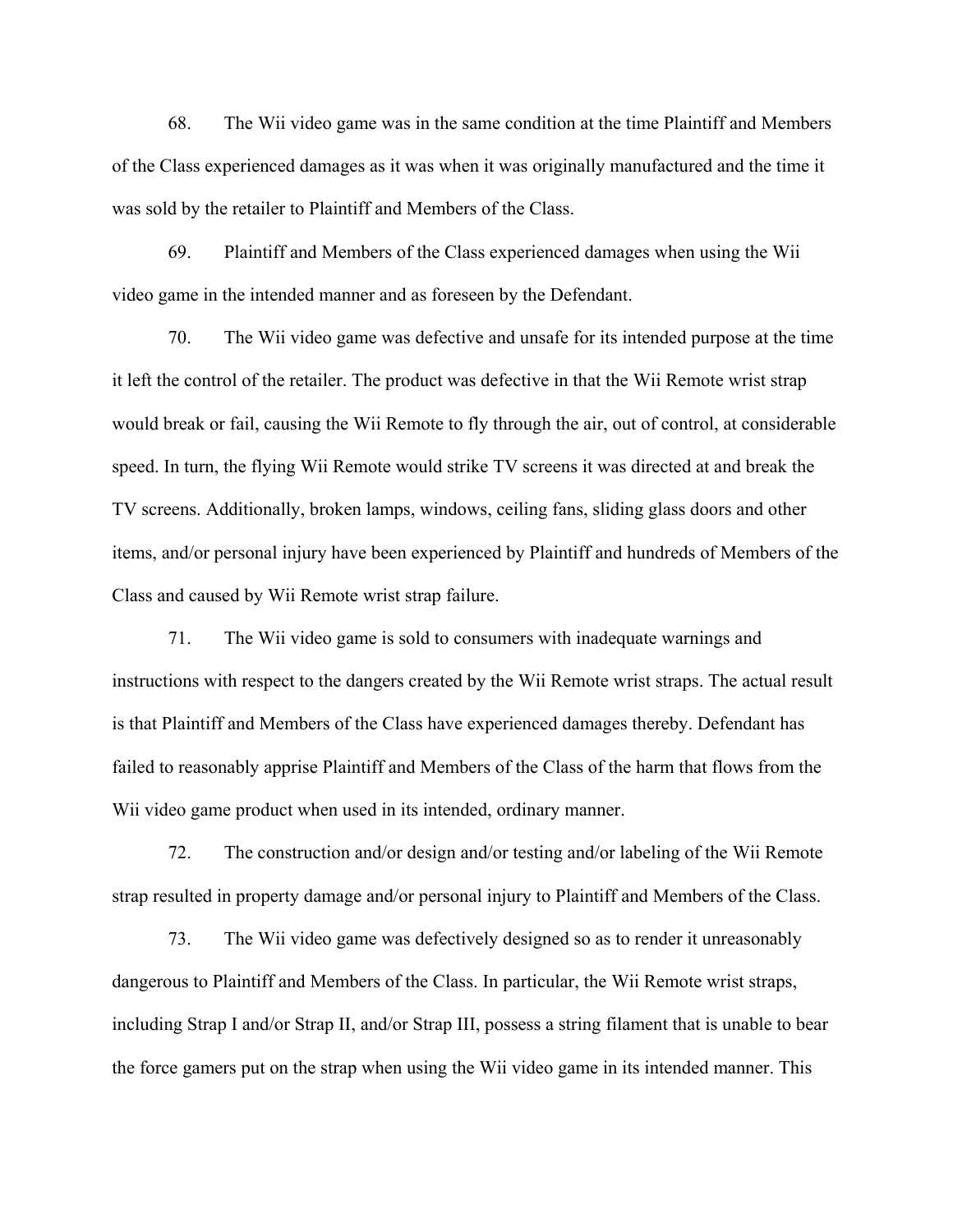defect is why children and young as three and four years old are strong enough to have undergone Wii strap failure resulting in shattered flat screen TVs.

 74. Defendant's failure to warn and to provide proper instructions for the use of any product has resulted in actual damages to property and/or personal injury to Plaintiff and Members of the Class.

# **FOURTH CAUSE OF ACTION** (Negligence)

75. Plaintiff re-alleges and incorporates the preceding paragraphs.

76. Defendant is a manufacturer and/or seller of the Wii Remote.

77. The Defendant negligently manufactured, constructed, designed, prepared,

assembled, tested, packaged, and/or labeled the Wii Remote.

 78. The Defendant's negligence caused damages and losses to Plaintiff and Members of the Class.

## **PRAYER FOR RELIEF**

**WHEREFORE**, on her own behalf and on behalf of the Class, Plaintiff demands judgment as follows:

 a. An Order determining that this action is a proper class action maintainable under Federal Rule of Civil Procedure 23;

 b. An injunction requiring Defendant to correct the defect with the Wii Remote on behalf of the Class by refunding or replacing the product with a product that functions as warranted, represented, and intended;

 c. An injunction requiring Defendant to set up a systematic claims process whereby users of Remotes with faulty wrist straps that proximately cause damage to property